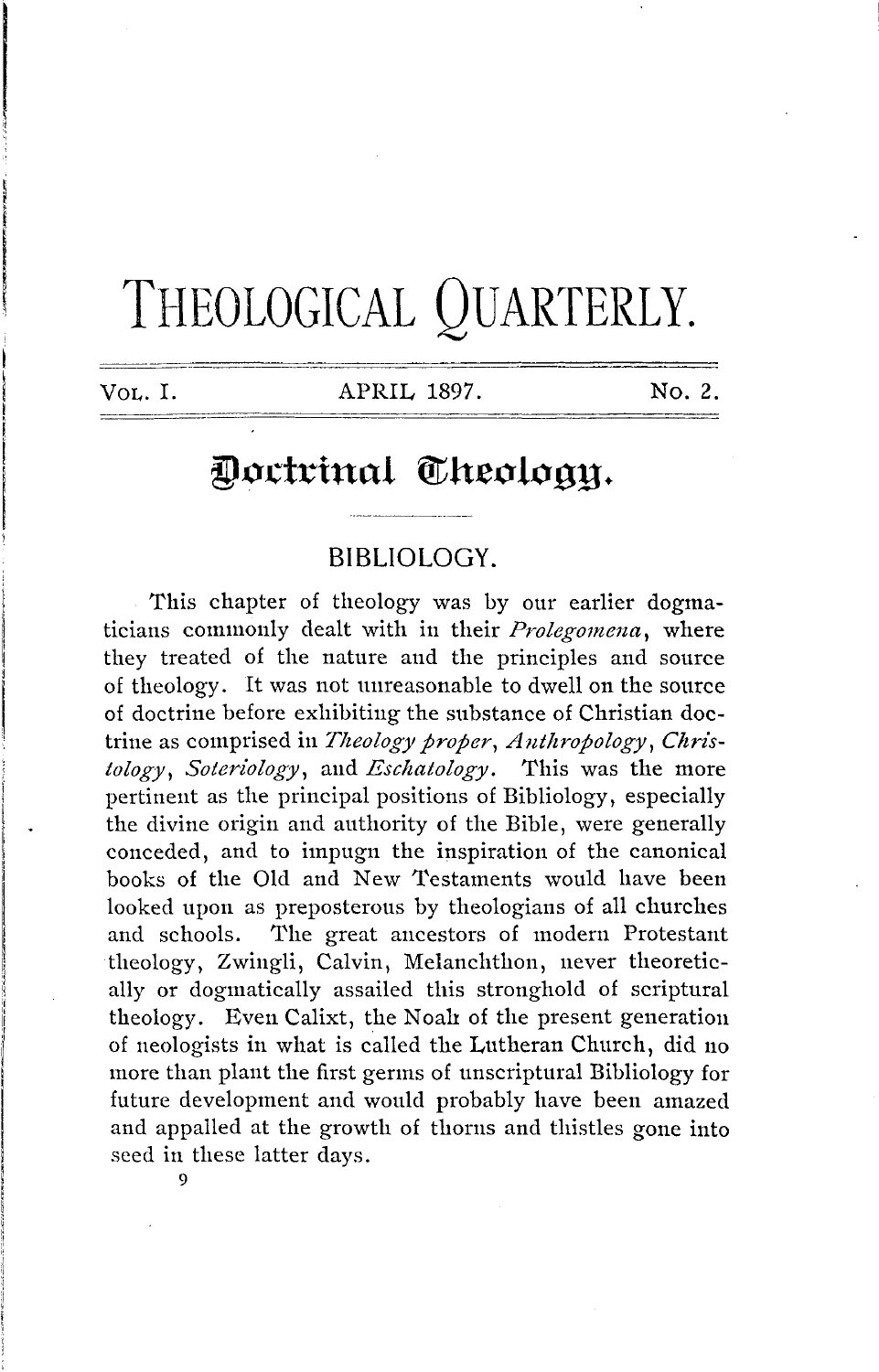Scriptures is to be determined. While the cumulative tes. timony of the church of all lands, and of the enemies of Christianity, may powerfully corroborate, it cannot sup. plant or even supplement, the internal evidence of Scrip. ture itself whereby the divine origin, the properties, and the purposes, of the Bible must be established and by virtue of which the Bible itself is the source and norm of theological Bibliology. As from the *Novum Organum* alone we can authentically learn what the Novum Organum is, so from the BIBLE alone we can authentically learn what the BIBLE is.  $A. G.$ 

(To be continued.)

# Gxegetical Theology.

## THE GENESIS OF NEW TESTAMENT GREEK.

#### (Concluded.)

The changes which languages undergo are of two kinds; they are either structural or functional, the former pertaining to the substance and form, the latter, to the use, of words.

The structural or organic changes of literary languages move in two distinct directions, toward simplification of form and toward increase of vocabulary.

The tendency of languages toward simplification in form may be exemplified from the English language. In Wyclif's time a plural form of the verb was in constant use. We quote: "And after that the hadden scorneden hym, thei unclothiden hym of the mantil, and thei clotheden hym with his clothis and ledden hym to crucifie, and as thei geden out, thei founden a man of syrenen comynge fro the towne. Symound bi name, the constreyneden hym to take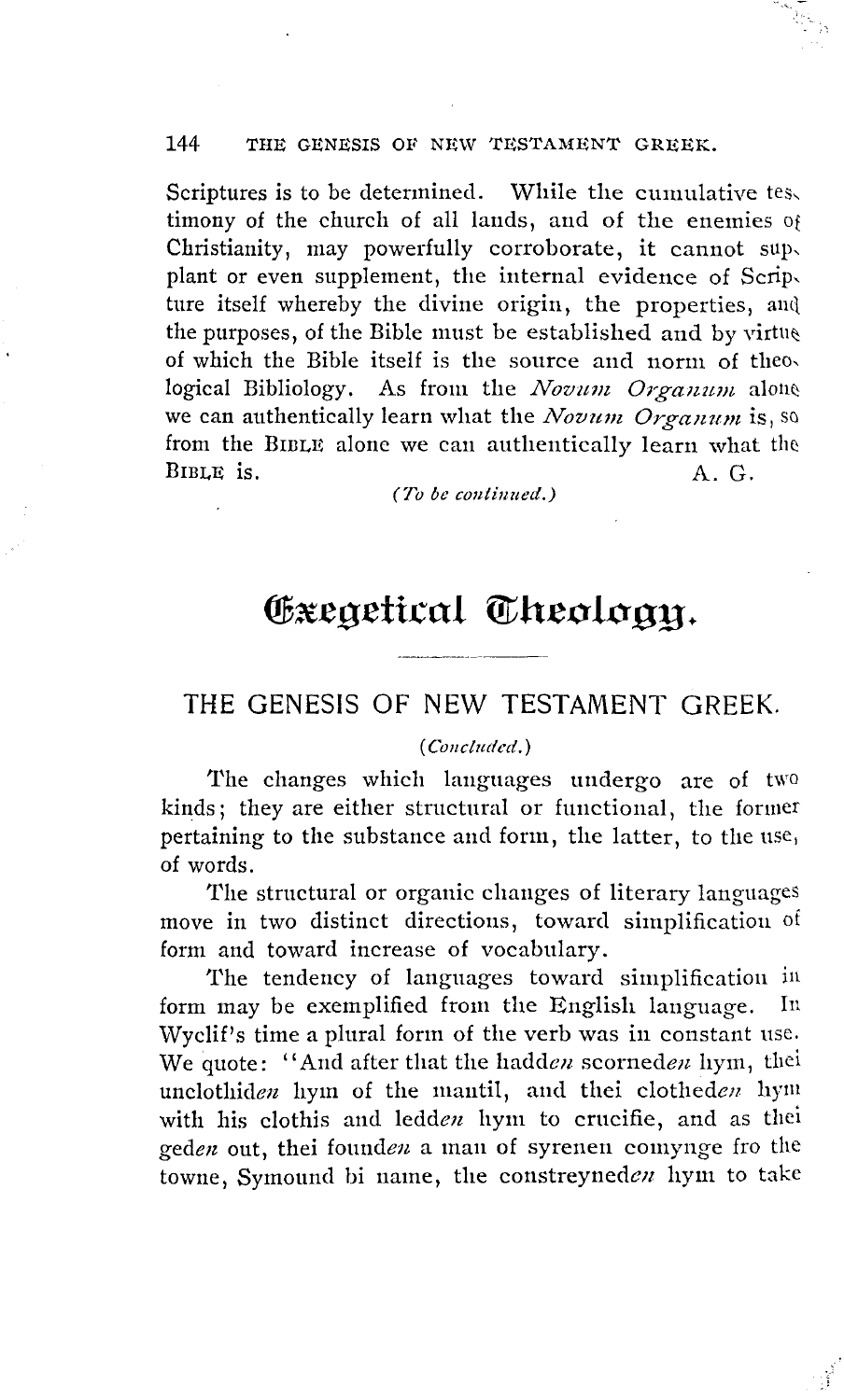his cros. ... And aftir that thei hadden crucified hym, thei departiden his clothis and kesten lot. . . . And thei seeten and kepten hym, and setten aboue his heed his cause writun. . . . And men that passiden forth blasfemden hym."1) The plural form in  $e$  of adjectives used as nouns was employed as late as the end of the sixteenth century. Chaucer wrote:

> And smale fowles maken melodie, That slapen al the night with open yhe,

the marked letters being pronounced as distinct syllables. The same poet has certain negative forms or compounds now obsolete, as I nam for I am not, I nas for I was not, he nould for he would not, he nad for he had not, I nill for I will not, of which only the form last mentioned is now in use, as in the phrase, will he, nill he,  $=$  nolens volens.<sup>2</sup>)-This process of simplification is even now going on in our language. Thus the subjunctive mood is being more sparingly used than it was not very long ago and is looked upon by some as passing out of use. The same may be said of the compound past infinitive in connections as, "I intended to have come." Again, there is a general tendency toward dropping the strong inflection of verbs. We are told by Webster that the past participle swollen, and the form clove for the past tense of cleave, are obsolescent. Another change of this kind is the substitution of prepositional phrases for the inflected genitive. In writings of the fifteenth century we read, "the king's rebels" and the  $king's$  traitors, where to-day we would say, rebels  $against$ the king.

The same tendency appears in the Greek language. In later Greek the Dual and the Optative are more sparingly

<sup>1)</sup> Matth. 27, 31-39.

<sup>2)</sup> A modern writer has: "The Socinians Crellius and Vorstius deny this latter; asserting that God can will what he once nilled, and nill what he once willed." Shedd, Dogmatic Theology, Vol. I, p. 351.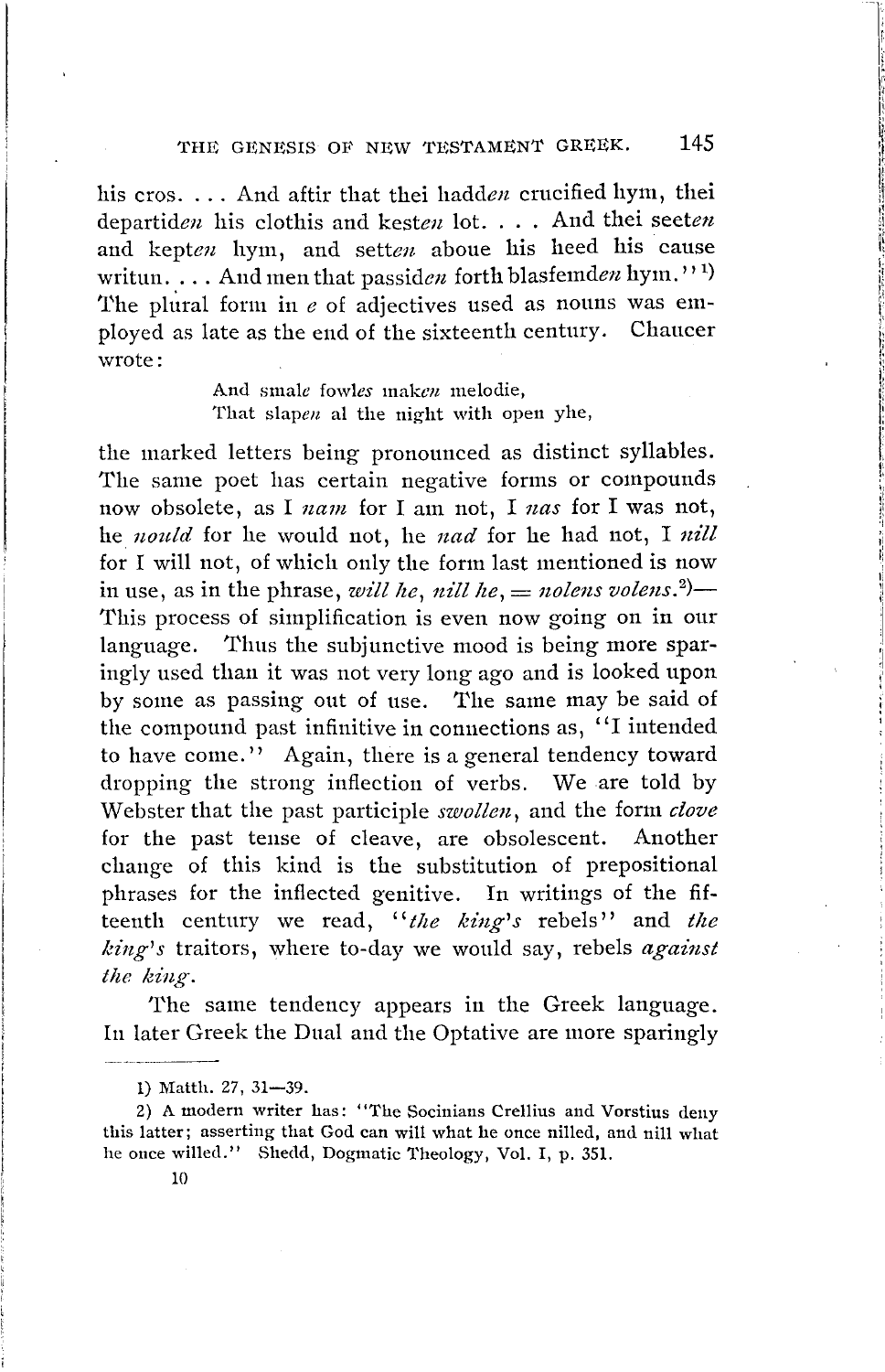used; the use of the Medial forms is also reduced. This applies also to the New Testament. In the writings of St. John not a single Optative occurs, and the Dual is never employed in the New Testament; the Active with  $\frac{\partial u}{\partial x}$ sometimes takes the place of the Medium. Conjunctions sometimes take the Indicative instead of the Subjunctive or the Optative. It is true that, on the other hand, certain forms, especially inflections of verbs, not current in earlier Greek literature, occur in the New 'l'estament, and in this respect an increase of forms is noticeable. But this is due to the fact that Greek had been nearly exclusively a spoken language in Palestine without an indigenous Greek literature or an extensive use of books written abroad in that language before the composition of the New Canon. This very naturally led to the adoption of forms heard in conversation with representatives of the various dialects and the introduction of new forms coined by analogy. But these are peculiarities which do not affect the general character of the idiom in a measure to outweigh such sweeping changes as the abolition of the Dual, the reduction of the use of the Optative and, to some extent, even of the Subjunctive, and the comparative simplicity of syntactical structure, whereby a type of Greek was obtained which rendered the New Testament highly adapted to its intended use for doctrine, reproof, correction, and instruction in righteousness, not to men of polite education only, but to the people at large, to entire congregations of hearers to whom these books were to be read and interpreted and who should themselves be readers searching the Scriptures of the New Testament as well as of the Old.

This tendency to simplification must not, however, be confounded with carelessness or inaccuracy in the use of forms. The cases, voices, tenses, and modes are employed in the New Testament with the utmost care and distinctions so nice that translators have very often failed to grasp them or to find an equivalent in their vernacular. The Medial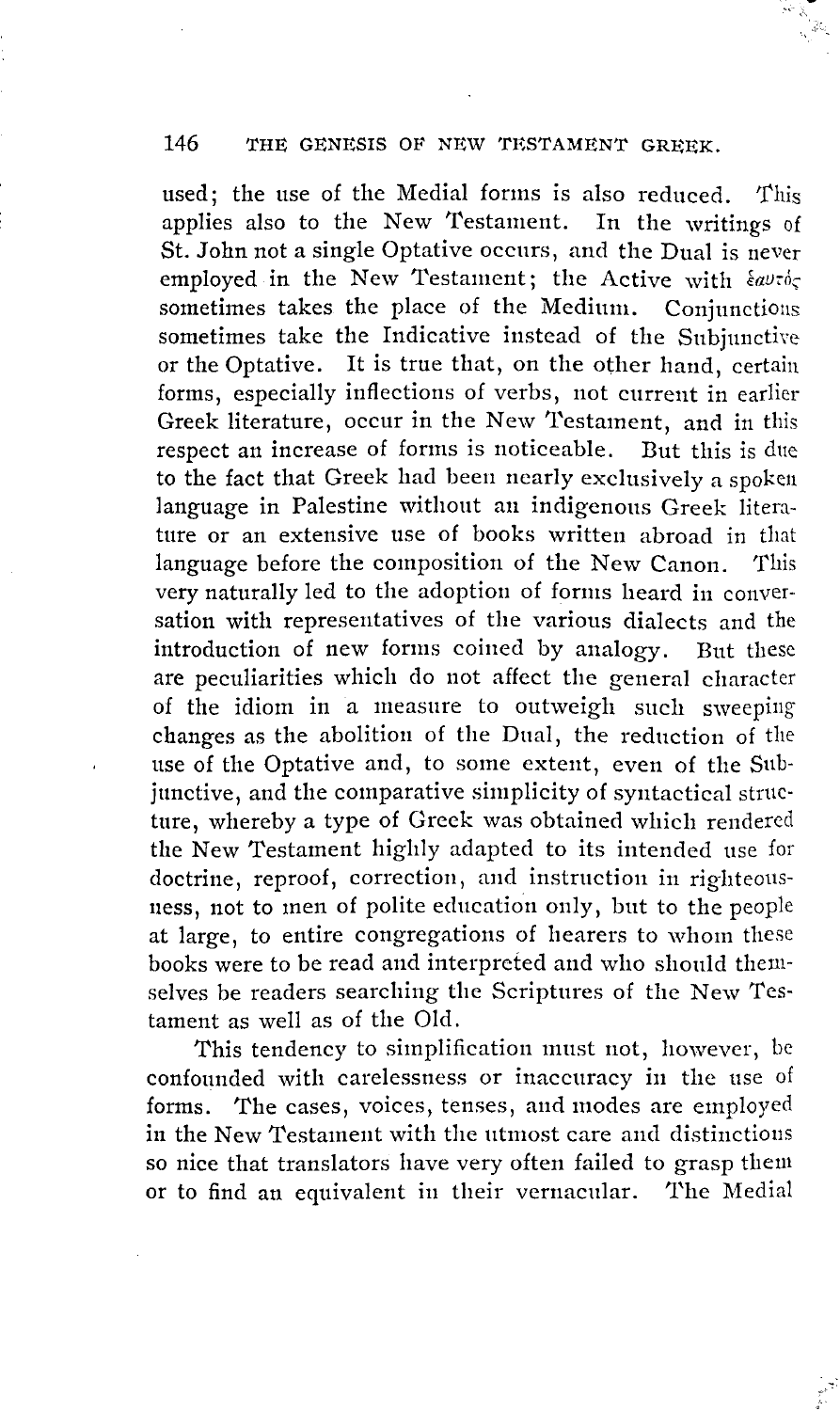form *&§e). is* more than "he hath chosen us;" it says "he hath chosen us unto himself," that we should be his own. The aorist *επιστεύσαμεν* in Rom. 13, 11 is not properly rendered *''we believed,''* as the English Bible has it, but signifies the beginning of the act or the entrance upon the state, as, *"we first believed"* or we *became believers. <sup>2</sup> )*  The rules which govern the use of the Greek *article* are followed out in the New Testament to their very subtlest subtleties, and we know of no Version which has succeeded in fully reproducing the nice distinctions thus secured.

Structural changes in another direction pertain to the *substance* of language, the vocabulary. It has already been pointed out that a literary language is generally one only of a number of cognate dialects, and in most cases the preferred sister will, though elevated to a higher station, continue to live and thrive in her former surroundings. A remarkable exception from this rule we have in the Icelandic language, which emigrated to a distant and secluded sea-bound *ultima Thule,* where it remained almost unchanged for a thousand years. The language of the Eddas is, in the main, spoken and written by the Icelanders of to-day. Meanwhile the Norwegian language at home has undergone changes in form and substance to an extent which leaves the ''Great Grandmother" *(Edda)* unintelligible to the Norwegian people of to-day. This change, as far as it concerns the substance of the language, is easily accounted for by the fact that the literary language of Norway has been surrounded by and kept up an intercourse with the indigenous dialects of the country. These dialects, which continue to live and grow in their natural rustic vigor round about their more carefully cultured sister, serve as feeders to her vocabulary. From them she draws an increase of substance

<sup>1)</sup> Eph. 1, 4.

<sup>2)</sup> Comp. 1 Cor. 3, 5; where Luther has "ihr seid glaeubig worden." Also Acts 19, 2. Gal. 2, 16. 1 Cor. 15, 2.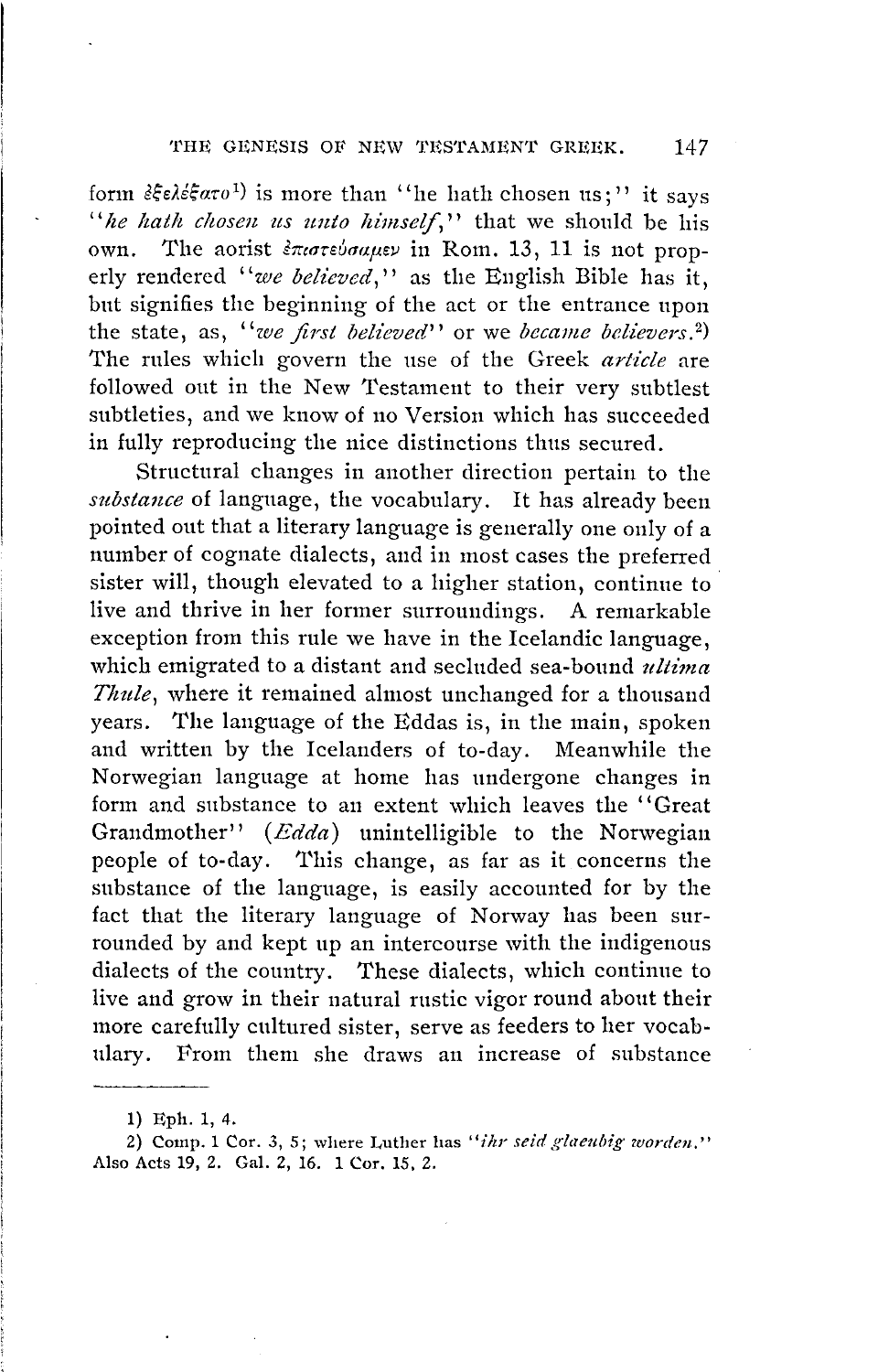which enters into her organism without any need of assimilation. Words pertaining to the field and farm, the market, the trades, to marine and military life, are largely derived from this source.

Thus we find in New Testament Greek words from the various Greek dialects. From the *Ionic* dialect it has *frrpwpa,* 1 Cor. 15, 8; *rorru(ew,* Jo. *7,* 32. Matt. 20, 11; and *rorruaµlx;,* Jo. *7,* 12; *(J1aaw, 1rpr;vlj,, fia8µo,, axoprd(e,v, iJ.pm;v.*  From the *Doric, md.(eev,* Acts 3, 7; *xaµµue,v,* Matt. 13, 15. Acts 28, 17; *xλίβανος, ή λιμός*. A few words, as παρεμβολή, camp, Acts 21, 34, and  $\delta \psi \nu \eta$ , street, Acts 9, 11, are supposed to be *Macedonic; fiouvo;,* hill, Acts 23, 30, is held to be Cyrenaic; *balos*, Rev. 21, 18, *çidin*, *ibid. v. 8*, and others are mentioned as *Atticisms*.<sup>1</sup>)

The substance of a literary language is, furthermore, augmented from the various foreign languages with which it is brought into contact. Of this no language affords a more striking example than English, a language which is made up of a multitude of elements, among them Scan· dinavian, Celtic, Latin, Greek, French, Spanish, Hebrew, Hindustani, Arabic, Chinese, Indian, etc., etc. That the English have been from early times and are to-day a sea· faring nation is not sufficient to account for this. The Dutch have been great navigators in their day and had acquired possessions in all lauds; and yet the Dutch lan· guage is more free from foreign admixtures than any other language of western Europe with an extensive literature. But Dutch is as obstinately averse to the absorption of foreign elements as English is disposed and peculiarly adapted to assimilate whatever gets within its reach, a veritable ostrich with a long neck and long legs and an exquisite stomach. Then, again, the intercourse of nations themselves is not a necessary condition of linguistic export and

<sup>1)</sup> Vid. Winer, *Gramm. d. neutestam. Sprachid.* VII ed. p. 22. Beelen. *Gramm. Graecitatis Novi Test.,* p. 16. Stuart p. 17 f.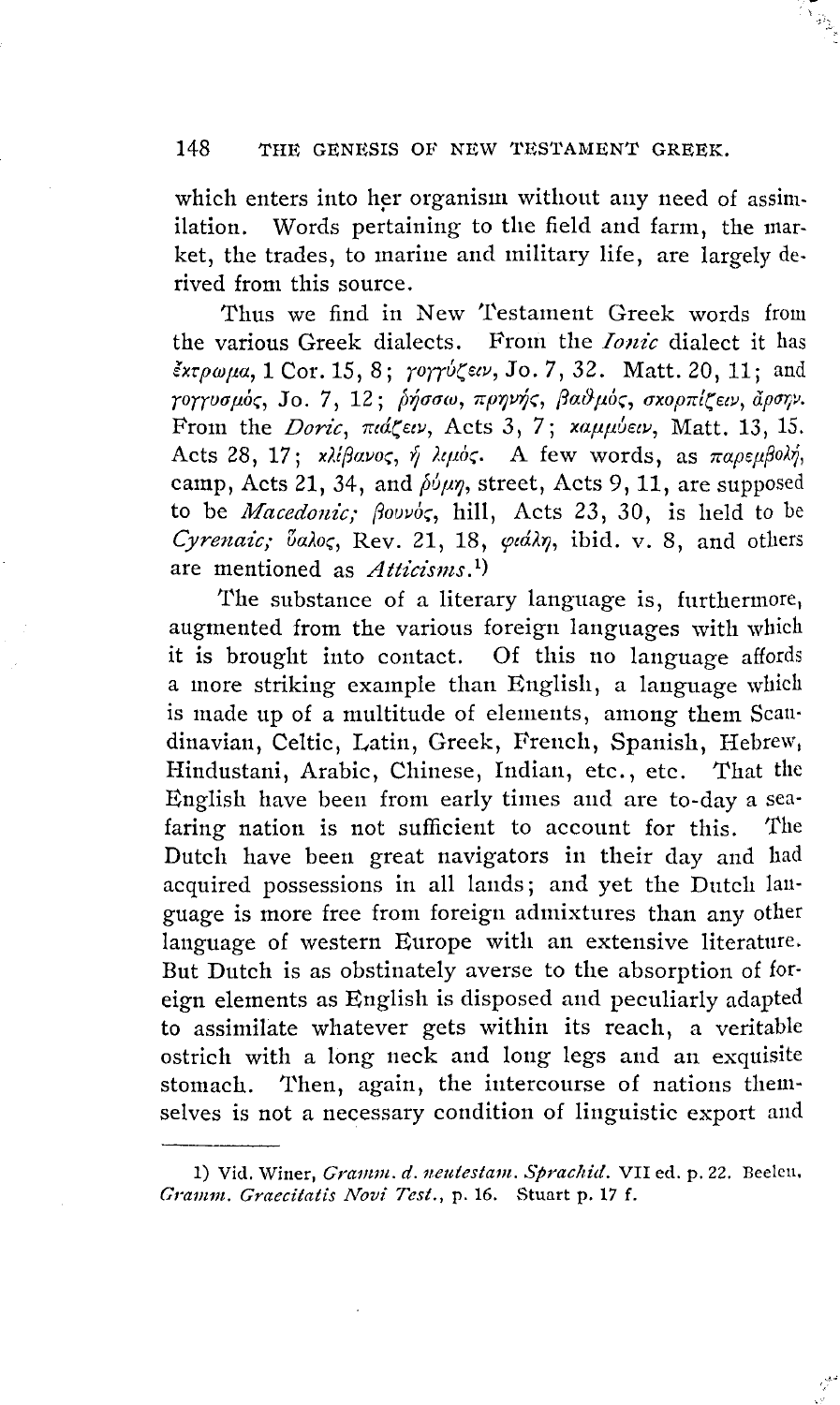import. Foreign literature may be introduced by many and even very circuitous ways, especially among those who contribute most toward the literature of a people, the men of learning and letters, and polite society; and thus the vocabularies of the church, especially of theology, of the sciences, of law and the courts, the fine arts and the liberal arts, are swelled by exotic ingredients even in languages less assimilative in their nature than modern English and ancient Greek.

Greek was the English of antiquity in more ways than one, especially in its later form of the *χοινη διάλεχτος*. It was not only spoken and read throughout the civilized world, but it was also the language which admitted of saying everything, and saying it in Greek. *Ka!aapor;* and *Ka!aape* was just as good Greek as *faoultos* and *faoulei*. Foreign words were not borrowed, but appropriated, and did not pass as foreign coin at a discount, but as legal tender at par.

All this applies also to New Testament Greek. Such words as *dγrapεύειν*, Matt. 5, 4; 27, 32; 15, 21; *γάζα*, Acts 8, 27;  $ra\zeta$ oφυλάκιον, Mark 12, 41; μάγος, Matt. 2, 1. 7. 16; Acts 13, 6-8; *parela*, Acts 8, 11; *parebea,* Acts 8, 9; *psrordv7Jr;,* Mark 6, 21; *rrapd<>eeaor;,* Luc. 23, 43; 2 Cor. 12, 4; Rev. 2, 7 are pointed out as of *Persian*,  $\beta$ aiov, Jo. 12, 13;  $\partial$ θόνιον, Jo. 19, 40; σινδιών, Matt. 27, 59; Mark 14, 51 al. Luc. 23, 53; as of *Egyptian* origin. Words of *Latin* growth are, of course, more numerous. Of such we find  $d\sigma d\rho u \sigma \nu$ , dim. of as, assis, Matt. 10, 29;  $\partial \eta \nu \dot{\alpha} \rho \omega \nu$ , denarius, Matt. 18, 28; 20, 2; 9; 10; 13; 22, 19; Mark 6, 37 al.; xevruplav, *centurio,* Mark 15, 39; 44; 45; *x~vaor;, census,* Matt. 17, 25; 22, 17; 19; Mark 12, 14; *κοδράντης, quadrans*, Matt. 5, 26; Mark 12, 42; *xolavia, colonia*, Acts 16, 12; *xovoradia, custodia,* Matt. 27, 65. 66; 18, 11; *Ae7uov, legio,* Matt. 16, 53; Mark 5, 9; 15; Luc. 8, 30;  $\lambda \neq v \in W$ , *linteum*, Jo. 13, 4; 5; *11.dxd)..ov, macell11m,* l Cor. 10, 25; *11.eµ/3pdva, membrana,*  2 Tim. 4, 13; *μίλιον, miliare*, Matt. 5, 41; ξέστης, *sextarius*, Mark 7, 4; 8; *rrpamopwll, praetorium,* Matt. 27, 27; Mark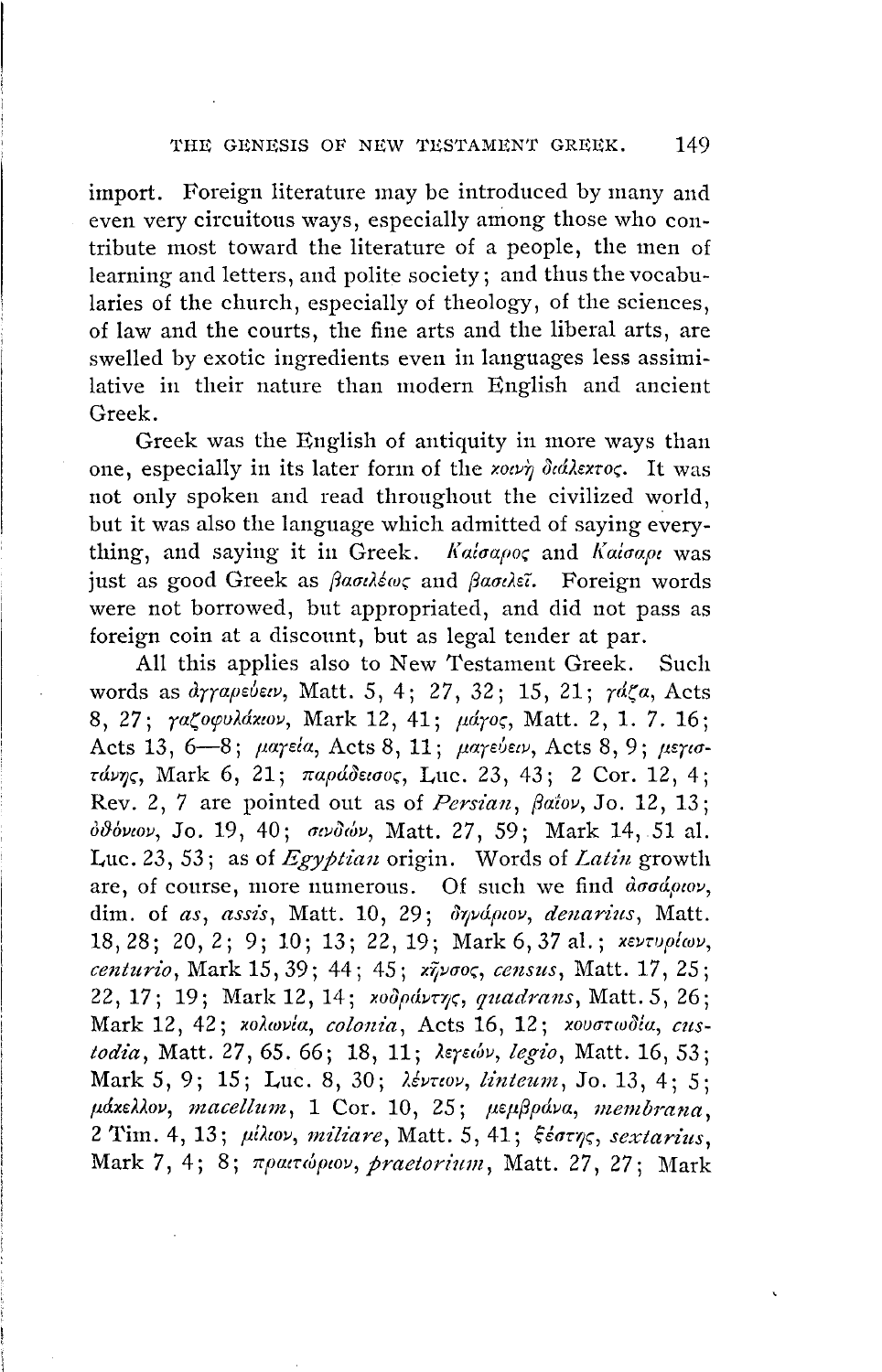15, 16 al.; σιμικίντιον, semicinctium, Acts 19, 12; σουδάριον, sudarium, Luc. 19, 20; Jo. 11, 44; 20, 7; Acts 19, 12; σπεκουλάτωρ, spiculator, Mark 6, 27; τίτλος, titulus, Jo. 19, 19; 20; φραγέλλιον, flagellum, Jo. 2, 15; φραγελλόω, flagello, Matt. 27, 26; Mark 15, 15. Words taken directly from the Hebrew or Aramean are  $d\beta\beta\tilde{a}$ , Mark 14, 36; Rom. 8, 15; Gal. 4, 6;  $d\mu\dot{\eta}\nu$ , Matt. 5, 18 al.;  $d\lambda\dot{\eta}d\delta\dot{\nu}a$ , Rev. 19, 1; 3; 4; 6; reśvva, Matt. 5, 22 al.; μεσσίας, Jo. 1, 41; 4, 25; πάσχα, Matt. 16, 2 al.; ρακά, Matt. 5, 22; σάββατον, Matt. 12, 1 al.; woaved, Matt. 21, 9 al.; dxsloaud, Acts 1, 19; σατανᾶς, Matt. 4, 10 al.

All these words, or most of them, though of foreign origin, are just as good Greek after their naturalization as Sabbath and Satan and satanic and title and membrane and legion and colony and custody and census are good English, and better English than some Germanic words found in English dictionaries, not to speak of such language as this: "Begoneaceae, by their anthero-conectival fabric indicate a close relationship with anonaceo-hydrocharideo-nympheoid forms, an affinity confirmed by the serpentarioid flexuosonodulous stem, the liriodendroid stipules, and cissoid and victorioid foliage of a certain Begonia, and if considered hypogynous, would in its triquetrous capsule, alate seed, apetalism, and tufted stamination, represent the floral fabric of Nepenthes, itself of aristolochioid affinity, while by its pitchered leaves, directly belonging to Sarracenias and Dionaeas. $1,1)$ 

The changes of languages we have hitherto considered, either of form or of substance, are organic or structural in But there are others, which we term functheir nature. tional changes, pertaining to the use of words. Of the word fellow Schele de Vere says: "The kindred word fellow is even now in a state of transition: it still has its original

1) Quoted from a recent scientific journal by Marsh, Lectures on the English Language I Series, IV ed. p. 186.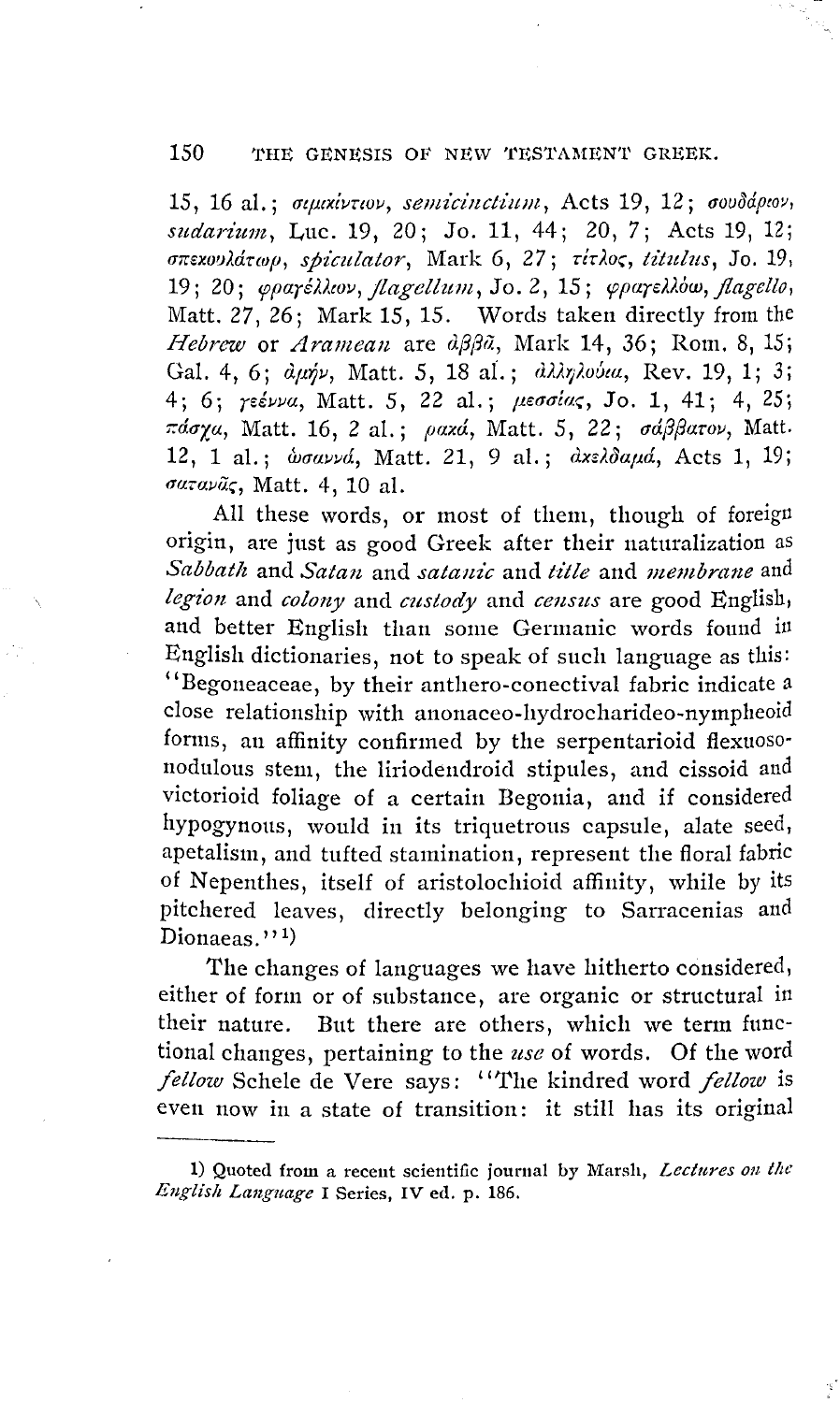meaning of companionship when we speak of fellow-sufferers br fellow-citizens, or call a friend a fine *fellow;* but *fellow*  alone is no compliment, and shows a tendency of the word to assume an objectionable expression.<sup>1</sup> ) *Bribery* **in** old English did not signify secret corruption, but theft or open violence. *1Wystery* in the days of Chaucer designated any trade or profession or regular employment. The German *Dirne*, formerly "a young girl," is now an opprobrious term. Changes of this kind are due to various causes, one of them being the application of the words of a language to things never before named in that language. This process is often avoided by the appropriation of words from a foreign language, or by coining new words, processes which have already been pointed out and exemplified as giving rise to structural changes resulting in an increase of the vocabulary of a language. This way has been largely pursued in providing sciences with a nomenclature, and a specimen of English thus obtained has been quoted above. That New Testament Greek has also been enriched by appropriating and assimilating foreign words, has also been demonstrated. But where the choice is equal between import from abroad and resources available at home, the latter deserve· the preference. 'I'his was fully recognized by the Alexandrine translators of the Old Testament, and the peculiar *usus loquendi* established by the LXX was, on the same principle, generally retained by Christ and the Apostles and Evangelists, who made further adaptations of Greek words to scriptural uses where the Septuagint did not furnish what was needed. In this manner the word  $\ddot{\varphi}$ o $\eta$ , which had by its pagan signification been the name of the mythical abode of departed souls, came to denote hell, Matt. 11, 23; 16, 18; Luc. 16, 23. The word *{Aaovipiov, a means or place of propitiation*, became the accepted Greek equivalent for תַּפֹּרֶת the *mercy seat,* LXX Exod. 25, 18; 31, 7; 35, 12 al.; Rom.

1) Studies in English, ch. 11, p. 216.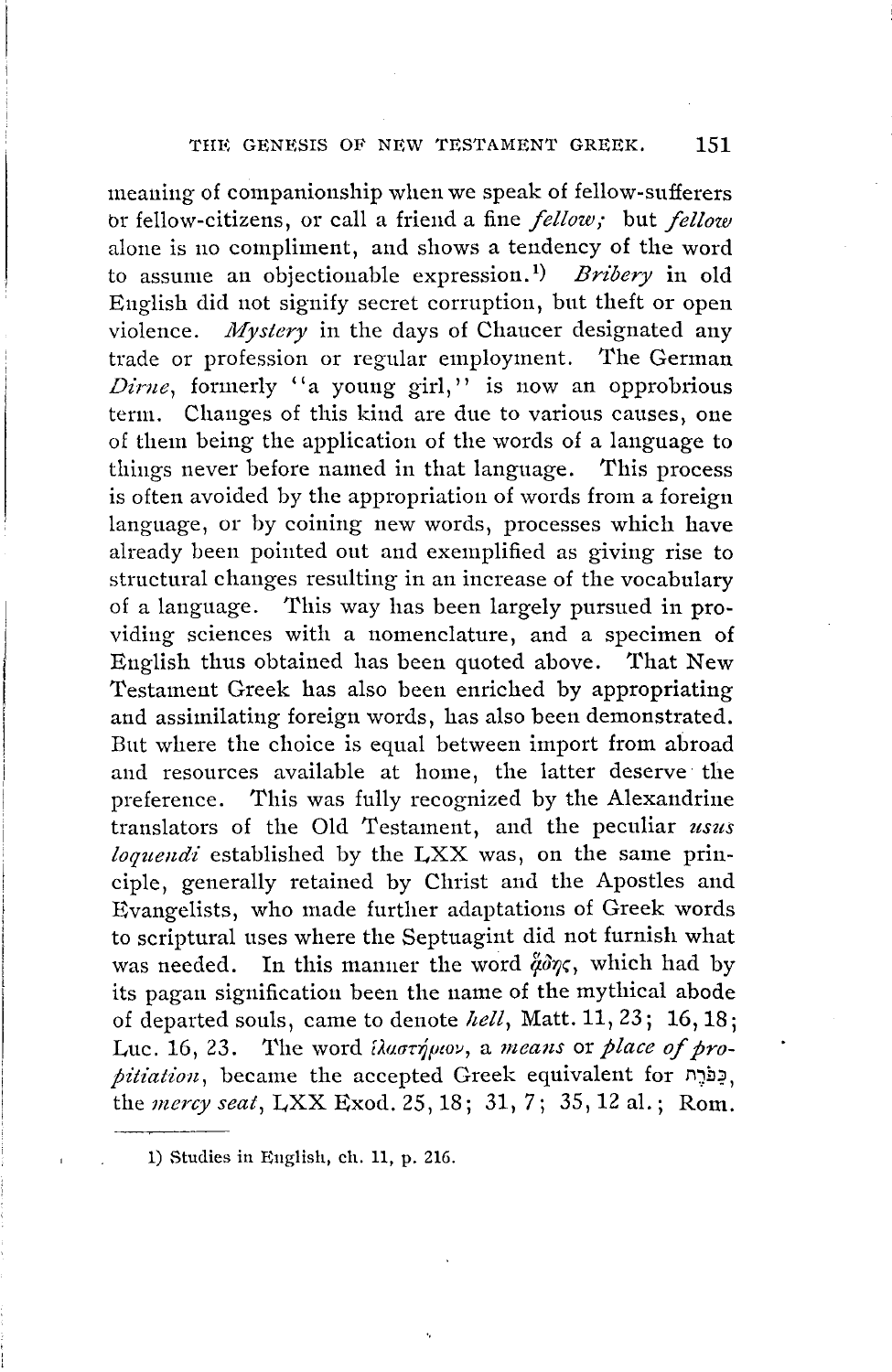3, 25. Other words with a peculiar scriptural usus loquendi ατε Χριστός, χύριος, υίδς θεού, λόγος, πνεύμα άγιον, άγγελος, απόστολος εύανγέλιον εύανγελίζειν, βαπτίζειν, βάπτισμα, βαπτισμός, βασιλεία των ουρανών, εχχλησία, περιτομή, παλιγγενεσία, χαλεΐν, εχλεχτοί, άγιοι, πιστεύειν, πίστις, πιστός, ούρανός, σάρξ, πνεύμα, γραφή, επί- $\sigma$ *zoroc*, al. Some of the words thus put to new uses are sometimes employed according to their former common usus loquendi. Thus *moreber* is to entrust, Rom. 3, 2; úrrelos simply a *messenger*, Matt. 11, 10; Mark 1, 2; Luke 7, 27; xυριος, a human master, Acts 16, 16; Eph. 5, 9; πιστός, faithful, Matt. 24, 45; 1 Cor. 1, 9 al.; εχκλησία, a public assembly, Acts 19, 39. Others occur only in their special scriptural signification or significations. Thus ή γραφή is in the New Testament everywhere the Scripture, the written word of God; ευαγγέλιον, the good tidings of the grace of God in Christ Jesus: βαπτίζειν, βάπτισμα and βαπτισ- $\mu$ % are used exclusively of ritual or sacramental application of water;  $\pi \in \mathcal{L}$  and  $\pi \in \mathcal{L}$  is simply *Pentecost*.

What the Greek language has undergone when it was made the medium of divine revelation through the inspired writers of the New Testament has been repeated in hundreds of languages into which the Bible has been translated and which have been in other ways made the vehicles of Christian thought. The English language was in the course of its Christianization enriched by words of foreign origin, such as baptize, baptism, Sabbath, bishop, psalm, apostle, prophet, angel, and many others. But most of the Hebrew and Greek words of the Bible were represented by words of domestic. English growth, such as passover, gospel, kingdom of heaven, overseer, the Word, the Lord, holy Ghost, sin, faith, believe.

To find as nearly as possible a proper equivalent in their language for every word or expression of the original has been the aim of the best translators of the Bible, and in many instances they were aware of having failed to find precisely what they sought. It was for this reason that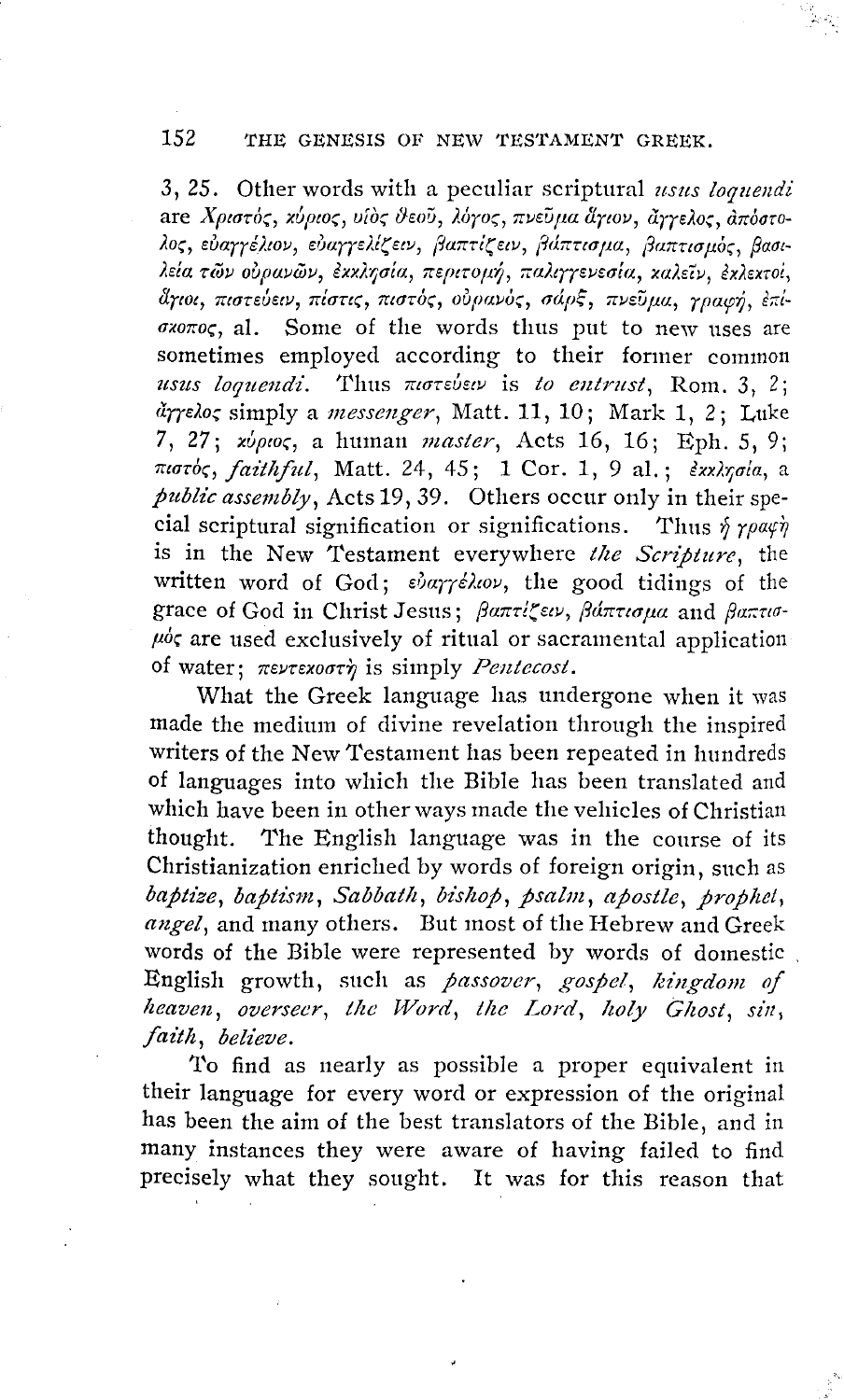Luther was indefatigable in revising his version, and the difference between his first attempt, the translation of the penitential psalms in 1517, and the last edition of his Bible, published in 1545, was remarkable. But there was no need of revision when the Holy Spirit had composed *his* Bible. This must be presumed *a priori*, since the inspiration of the written word was as truly a work of God as the creation of the world, after the completion of which "God saw every thing that he had made, and, behold, it was *very good.''* <sup>1</sup> ) But that the New Testament Scripture, also as regards its linguistic character, is a work of superior excellence, is apparent also *a posteriori*. To exemplify, the word *morebew* is the New Testament equivalent for the Hebrew will, the Hiph. of *p<sup>x</sup>*, *to make firm*, *to establish*, as πίστις is the equivalent for n~m~, *reliance, faith.·* 'rhe English Bible has rendered *mardmv to believe,-* Luther has made it *glauben.* Both these terms are equally far from doing justice to the original. In colloquial English we say *I believe* when because of a lack of certainty we are not ready to say *I know.* The same relation exists between the German *ich glaube* and *ich weiss.* But *morebery*, on the contrary, is *vi vocis*, by its etymology, expressive of *firmness* and *unwavering confidence,* being derived from the ancient root *bhadh*, *bhidh*, from which we have the Greek πείθω, πεποίθησις, the Latin *fides, foedus*, *funis*, the English *bond*, *bind*, the German *Band*, *Bund*, *binden*. to all of which is common the idea of firmness. *binden,* to all of which is common the idea of firmness ' reliability and stability expressed by the Hebrew JON and ilJmN, and rrlan(, *faith, der Glaube,* is *vi vocis* in the New Testament language of the Holy Spirit not an uncertain opinion, but a *firm conviction* . 2 ) In like manner many other words of the New Testament vocabulary might be pointed out as most eminently qualified for their scriptural<br>use, such as  $\gamma d\rho c_5$ , ελεκλησία, ευαγγέλιον, άγιος, άγιασμός, άγιοσύνη, use, such as *xapt(, Jxx):r;ala, d.1arri).wv, l1rw,, o.rma11a,, o.rwauvr;, "* , f\ , f\ I ~,::-, I *f f OtxawoJ, otxai,0<1t(, otxaiwpa, utxawauvl), napo.nrw11a, napaf)aau;,* 

1) Gen. 1, 31. 2) Comp. Heb. 11, 1.